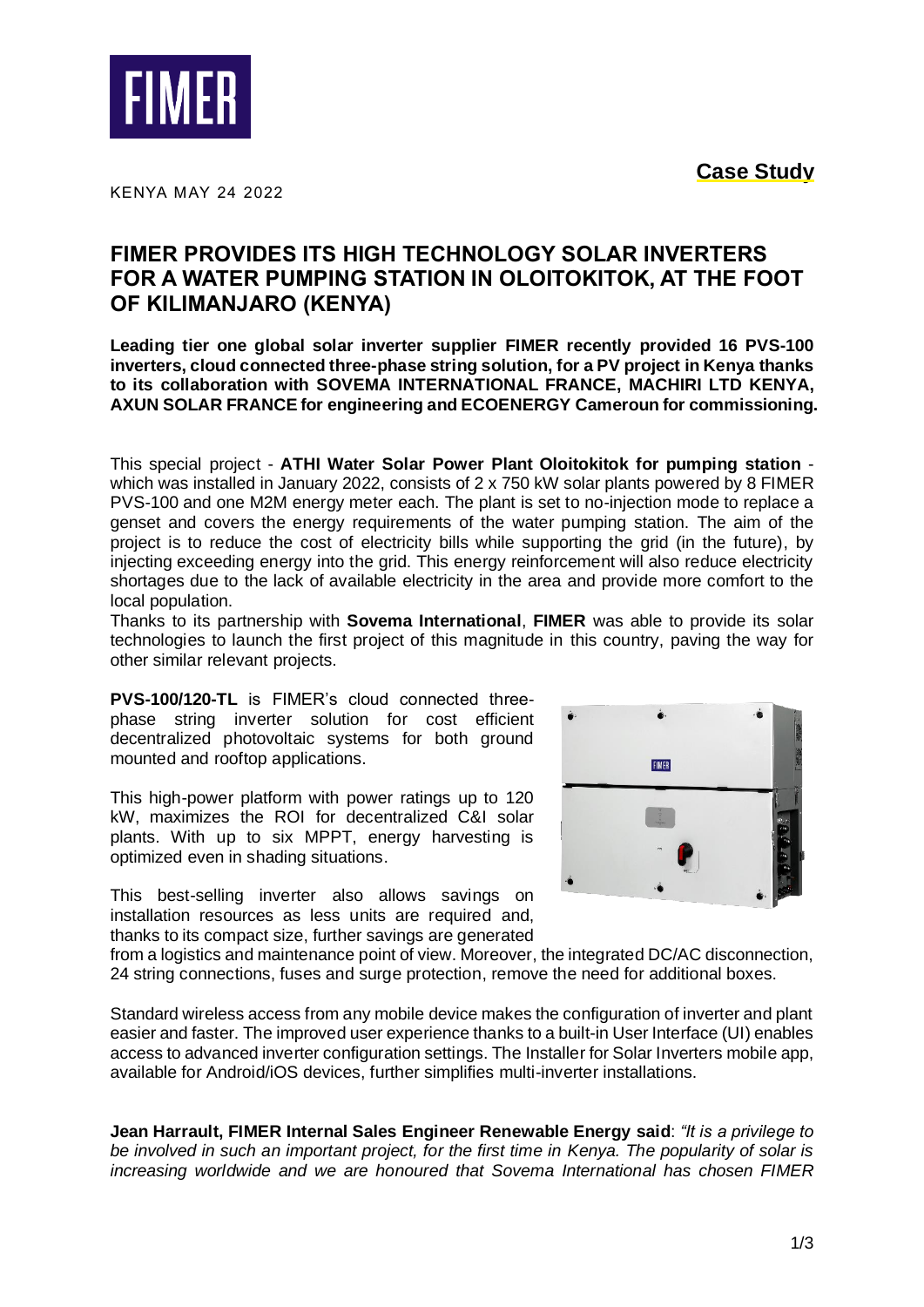

*inverters for this PV plant. We look forward to further collaborations and to develop and complete new sustainable projects like this one".*

**Stéphane Cartier, Electric Engineer in charge of Sovema International's Dual and Solar Energy Department said:** *"Sovema International has always looked forward to adopting new technologies particularly those involving solar energy which should dominate increasingly Water sphere, whether pertaining Pumping Stations or Water Treatment Plants. Cooperating with a major solar specialist such as FIMER is our privilege and the perfect choice for we have always looked up for clients' recognition and best satisfaction in all fields".*

## **About FIMER**

**FIMER** is the fourth largest, tier one, renewable energy equipment supplier in the world. Specializing in solar inverters and electric mobility systems, it has over 1100 employees worldwide and offers a comprehensive solar solutions portfolio across all applications. FIMER's skills are further strengthened by its bold and agile approach that sees it consistently invest in R&D. With a presence in over 20 countries together with local training centers and manufacturing hubs, FIMER remains close to its customers and the ever-evolving dynamics of the energy industry.

For further details, visit our website **[www.fimer.com](https://eur01.safelinks.protection.outlook.com/?url=http%3A%2F%2Fwww.fimer.com%2F&data=04%7C01%7Cjessica.meyer%40fimer.com%7C4fd762e5157046b1856e08d8de2b233b%7Cb7e8ee5e7dfb42b19e1417c8e364fd68%7C0%7C0%7C637503624147691328%7CUnknown%7CTWFpbGZsb3d8eyJWIjoiMC4wLjAwMDAiLCJQIjoiV2luMzIiLCJBTiI6Ik1haWwiLCJXVCI6Mn0%3D%7C1000&sdata=RcxOao8CJr%2BGP46OQLvoYKBOUFeIGhzpZsvpYooKnHY%3D&reserved=0)** and follow our social channels:



## **For further information:**

**Media Relations**

**Fabrizio Montemagno** Global PR e-mail[: media.relations@fimer.com](mailto:media.relations@fimer.com)

**Jean Harrault** Internal Sales Engineer Renewable Energy

**FIMER France** Immeuble ATRIA 10 Allée Bienvenue 93160 Noisy le Grand, France

e-mail[: jean.harrault@fimer.com](mailto:jean.harrault@fimer.com) M: +33 7 86 56 16 24



**SOVEMA INTERNATIONAL**®, was first established in 1981. Yet SOVEMA's experience in drinking water supply equipment goes even further back and is due to its founder, the former manager of Brossette Establishments, who dealt successfully in the 60's in most of the Sub-Saharan countries, specializing in boreholes installation and hand pumps manufacturing. SOVEMA INTERNATIONAL®, produces and distributes mainly in Africa all which pertains boreholes, water supply equipment,